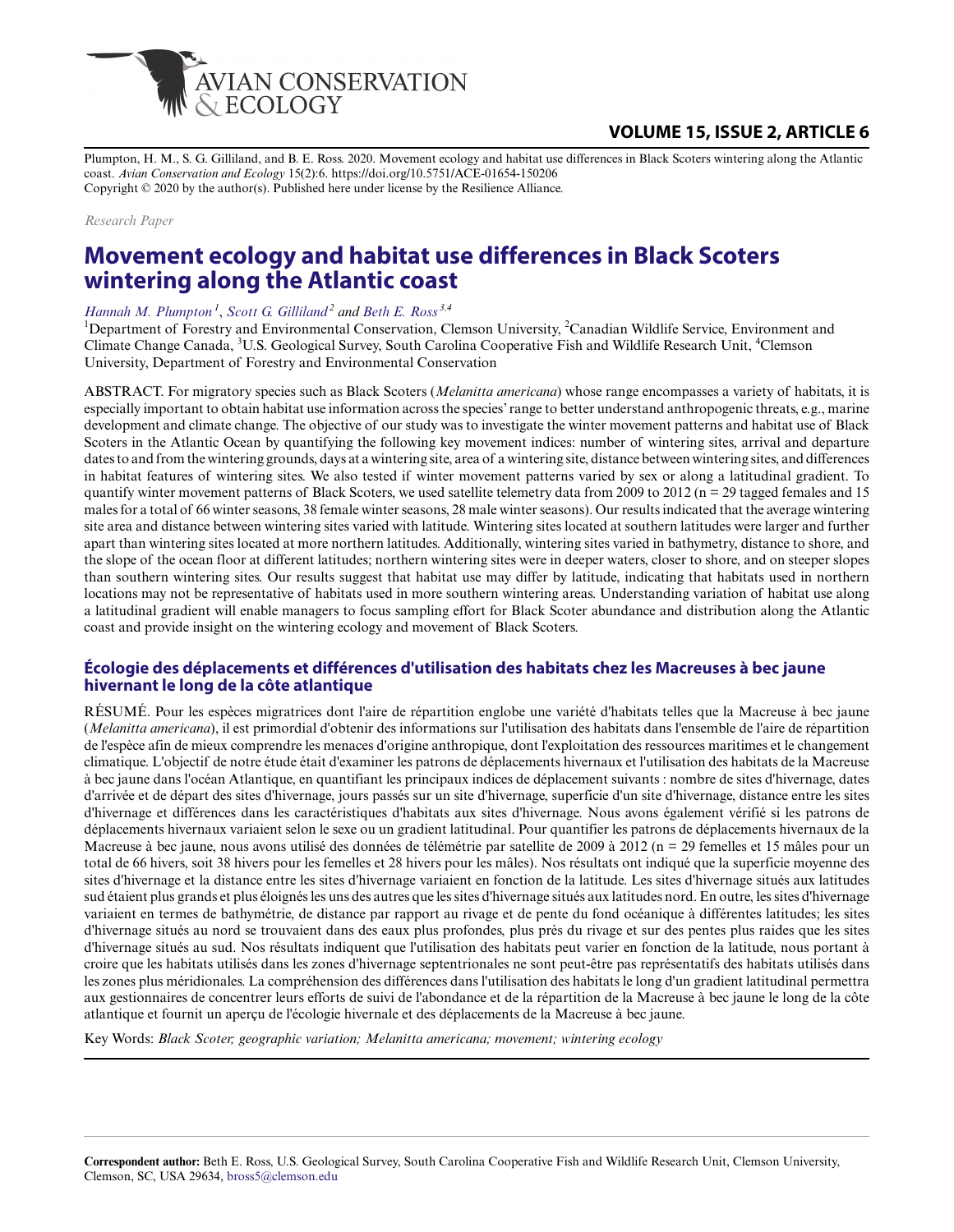# **INTRODUCTION**

For migratory species, spatial variation in habitat responses within portions of the annual cycle may make it inappropriate to presume a species responds similarly to habitat throughout their migratory range, e.g., a similar response to habitat throughout their breeding range (Parody and Parker 2002, Rannap et al. 2012). Understanding spatial variation in responses to environmental conditions within portions of the migratory cycle of a species can better inform conservation and management (Grzybowski et al. 1994, Whittingham et al. 2006).

Sea ducks (tribe: *Mergini*) comprise a group of waterfowl of conservation and management importance that provide a unique opportunity to study varying responses to environmental conditions across different habitats throughout the nonbreeding portion of their migration cycle. Most North American sea duck research conducted during the nonbreeding season focuses on portions of the population that winter in northern locations (off the coast of Alaska and British Columbia in the Pacific Ocean and off the coast of eastern Canada and New England in the Atlantic Ocean; Bowman et al. 2015). Research on the southern wintering populations, those that winter along the Pacific coast of the continental United States and the Mid-Atlantic and southeastern coast of the United States, is limited. Tidal regimes, sediments, food resources, and temperature regimes shift along different latitudes (Spalding et al. 2007, Boyd et al. 2015), which could influence the movement and distribution of sea ducks (Nilsson 1972, Stott and Olson 1973, Kirk et al. 2008, Schummer et al. 2008).

Sea ducks on their wintering range respond to a variety of factors including local environmental conditions (Loring et al. 2014, Beuth et al. 2017), food availability (Guillemette et al. 1993, Lewis et al. 2008), predation risk, site fidelity (Greenwood 1980), and human activity, such as hunting (Madsen and Fox 1995). Sea duck movements and site use in relation to environmental factors are vastly unknown and understudied along the Atlantic coast of the United States (Kaplan 2011, Jodice et al. 2013, Boyd et al. 2015), but variation in resources may have carry-over effects throughout their annual cycle (Alisauskas and Ankney 1992, Scott 1998, Martin and Wiebe 2004).

Carry-over effects can strongly impact both ecological and evolutionary processes in birds (Ebbinge and Spaans 1995, Norris et al. 2004, Sorensen et al. 2009). Poor quality habitat and a scarcity of resources during the wintering period and spring migration can decrease chances of survival and lower body condition for the subsequent phases of the annual cycle, e.g., carry-over effects (Gunnarsson et al. 2006, Studds and Marra 2007, Rushing et al. 2017). These carry-over effects likely originate from variation in resource abundance on the wintering grounds. The quality and quantity of habitats and resources during the nonbreeding season may be important limiting factors for waterfowl (Lack 1966, Fretwell 1972, Sedinger and Alisauskas 2014, Alisauskas and Devink 2015), and can have detrimental effects on population dynamics (Alisauskas and Ankney 1992, Scott 1998, Martin and Wiebe 2004). Poor winter habitat conditions have been associated with large mortality events (Camphuysen et al. 2002), decreased reproductive success (Nichols et al. 1983, Oosterhuis and Dijk 2002, Guillemain et al. 2008), and decreased population growth rate (Petersen and Douglas 2004, Sorensen et al. 2009, Wilson et al. 2011).

Information on winter habitat use for sea ducks is needed to identify areas of good quality habitat, but that information is limited (Sea Duck Joint Venture 2015). Additionally, sea ducks encounter potential impacts from a variety of anthropogenic activities, i.e., offshore energy, sand mining, fisheries bycatch, aquaculture, eutrophication, and disturbance/displacement, but it is unknown how these activities might affect their winter distribution (Silverman et al. 2013), or if these effects vary between northern and southern wintering sites. Because of carryover effects, conservation and management of habitat for sea ducks during winter could affect populations throughout the entire life cycle.

A sea duck species of high conservation concern is the Black Scoter (*Melanitta americana*; Sea Duck Joint Venture Management Board 2014). The Black Scoter is listed on the International Union for Conservation of Nature and Natural Resources (IUCN) Red List of Threatened Species as "Near Threatened" (BirdLife International 2013). Black Scoters are long-lived sea ducks that breed in Alaska and Canada and winter off the coastlines of the United States and Canada (Bordage and Savard 2011, Sea Duck Joint Venture 2015). Although there is considerable information known about the Pacific population of Black Scoters (Schamber et al. 2010), there is very little information known about the Atlantic population (Bordage and Savard 2011, Boyd et al. 2015, Sea Duck Joint Venture 2015). As anthropogenic activity along the Atlantic coast has risen, there has been an increased effort to learn more about the winter habitat use and movement patterns of Black Scoters along the Atlantic coast (Bordage and Savard 2011, Loring et al. 2014, Bowman et al. 2015). Previous work examined the habitat use of Black Scoters in southern New England and the potential overlap with prospective offshore wind energy sites (Loring et al. 2014), but little is known about habitat use throughout the entire wintering range. New England composes a small portion of the wintering range of Black Scoter, and the identification of environmental conditions on the wintering grounds, i.e., Atlantic Ocean along the United States, may vary among wintering sites, i.e., core use areas, and marine ecoregions within the Atlantic. Marine ecoregions are regions of relatively similar benthic and shelf pelagic (neritic) species composition and are clearly distinct from adjacent ecoregions as a result of temperature regimes, currents, bathymetry, and sediments (Spalding et al. 2007). Because Atlantic Black Scoter primarily winter throughout two marine ecoregions (the more northern Virginian and more southern Carolinian; Fig. 1), it is likely that habitat use varies by ecoregion and latitude.

To better understand wintering site use and movement patterns of Black Scoters during the nonbreeding season, we analyzed winter locations of Black Scoters along the Atlantic Coast, acquired via satellite telemetry, to (1) delineate arrival and departure dates to and from the wintering grounds; (2) identify the number of wintering sites used, area of each site, and duration of time spent at each site during the wintering period; (3) delineate the distance traveled between wintering sites; (4) quantify differences in migration timing and site use latitude; and (5) identify differences in habitat features for wintering sites by latitude. The information from this study will increase the knowledge on wintering ecology of Black Scoters and provide new insight into Black Scoter conservation and management.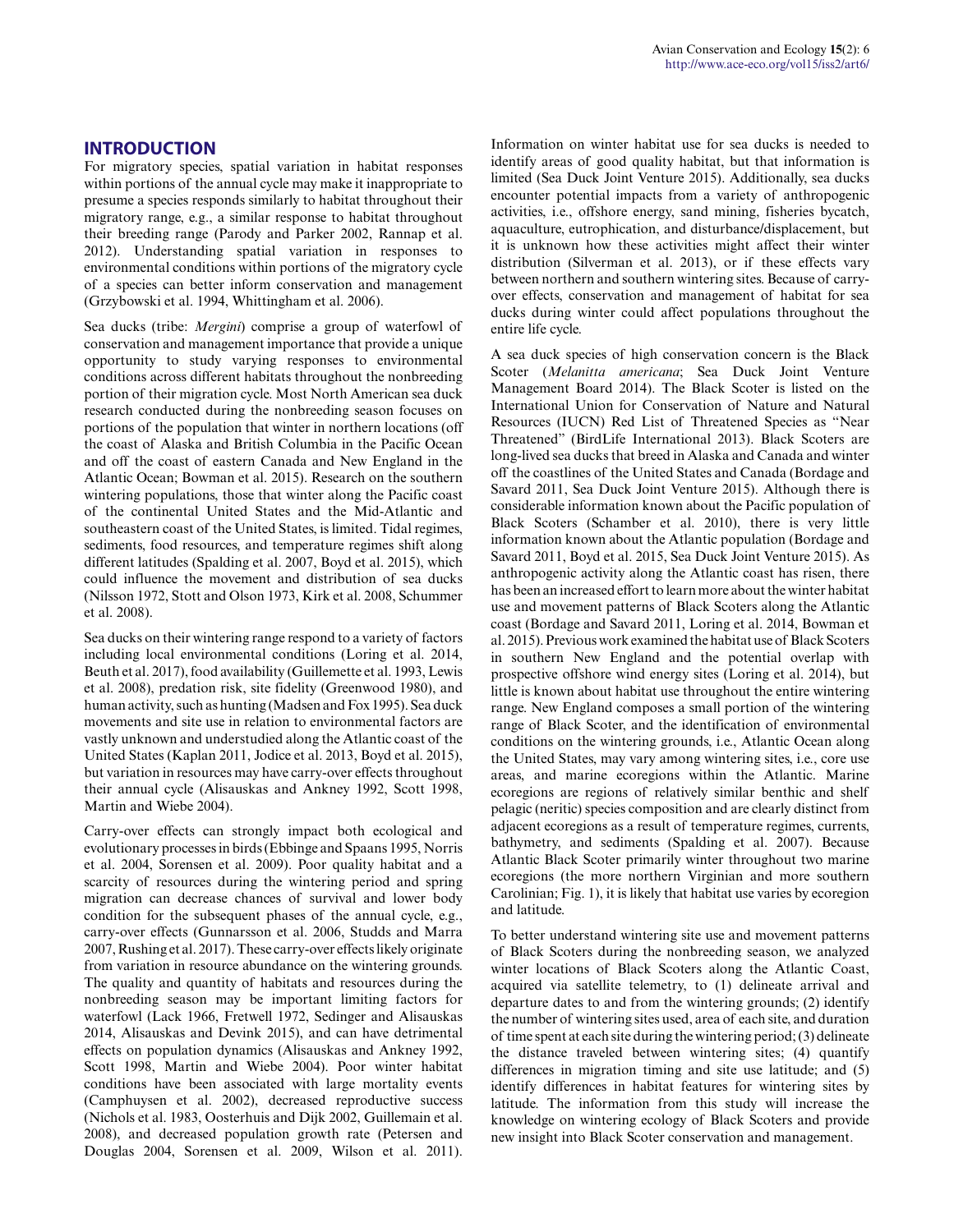**Fig. 1**. Fixed kernel density map for Black Scoters (*Melanitta americana*) that were satellite tagged with a platform transmitting terminal (PTT) during wintering seasons of 2009– 2013 along the Atlantic coast of the United States. Core use areas (0.5 isopleth) are identified in dark grey and the wintering range (0.95 isopleth) in light grey along with the marine ecoregions that are along the Atlantic Coast of the United **States**.



## **METHODS**

Chaleur Bay, New Brunswick/Québec, Canada is a major spring stopover for migrating sea ducks, including Black Scoters (Sea Duck Joint Venture 2015). Floating mist nests were used to capture 19 adult female Black Scoters in May 2009 and 47 adult Black Scoters (19 females and 28 males) in May 2010 in Chaleur Bay as part of the Atlantic and Great Lakes Sea Duck Migration Study that focused on female locations throughout the annual cycle (S. Gilliland, *personal communication*). Each scoter was surgically implanted with a satellite transmitter (PTT) in the abdominal cavity following Korschgen et al. (1996). The PTTs weighed 38–50 grams (< 4% of average body mass), had a percutaneous antenna, and had a battery life of ≥ 750 hours. The duty-cycle of the transmitters in 2009 was 6 hours on and 72 hours off, which resulted in an average battery life of 438 days. The dutycycle of the transmitters in 2010 was 2 hours on and 72 hours off, which resulted in an average battery life of 803 days. The dutycycles of the transmitters were set to capture a location at a range of times throughout the day and prevent any bias that might occur by using a particular period of time (Sea Duck Joint Venture 2015). We excluded location data collected within the first 12 weeks of deployment to remove acute effects of transmitter deployment (Esler et al. 2000), though sea ducks typically return to baseline movement patterns within five days of release (Lamb et al. 2020). Birds were not recaptured during the study. The telemetry data from the PTTs were collected via the Argos system of satellites, downloaded nightly and archived, and filtered with the Douglas Argos-Filter Algorithm (DAF) to remove redundant data and errant points (Douglas et al. 2012). More details about the capture methodology are described in Loring et al. (2014) as data from 23 of the 47 Black Scoters captured in 2010 were used in Loring et al. (2014) study.

Because of the different duty cycle used between years, we standardized the location data by removing any points that occurred later than two hours after the first point recorded for each duty cycle, resulting in both years having points in a twohour window. The DAF assigns a location class based on the quality (accuracy) of the location recorded. We retained points with location errors  $\leq 10$  km (location classes L3, L2, and L1; Douglas et al. 2012). Preliminary examination of the data indicated that using the location error associated with these location classes would not greatly affect the delineation of wintering sites, because of the size of the wintering sites relative to the possible location error. We defined "winter" for each Black Scoter from the first location recorded south of the U.S.-Canada border (44°50′ N) to the last location recorded south of the U.S.- Canada border. The data for each scoter were separated by year, with points occurring after 31 August and before 1 May of the following year, i.e., 1 September 2010–30 April 2011). We excluded any points that were farther west than the coast of Florida (-81° 50′ W) and farther north than the U.S.-Canada border (44°50′ N). The majority of Black Scoters molt along the western Hudson Bay and James Bay, Canada with a few molting along the Canadian coast before continuing their migration to the wintering grounds (Sea Duck Joint Venture 2015). We choose to exclude the Canadian coast because of a lack of comparable habitat data. We randomly selected one location per bird per day to minimize spatial bias when comparing between birds and years. An individual was included in the calculations if there were  $\geq 30$ locations for a given winter season (Seaman et al. 1999).

# **Wintering sites and arrival and departure dates**

For each bird, the date of arrival to and departure from the wintering grounds in the United States was specified as the earliest and latest date recorded at the individual's first and last wintering site, respectively. We define a "wintering site" as an area where a Black Scoter spent ≥ 7 days along the Atlantic coast of the United States (Phillips et al. 2006). Black Scoters can have multiple wintering sites. The number of wintering sites that were used annually for each scoter was determined by applying a 50% fixed kernel utilization distribution (UD), i.e., core habitat use, with the plug-in method for bandwidth selection using the "ks" package (Duong 2017) in Program R (version 3.4.0, R Development Core Team 2017). Each polygon created after applying a 50% fixed kernel UD was delineated as a "wintering site." The first wintering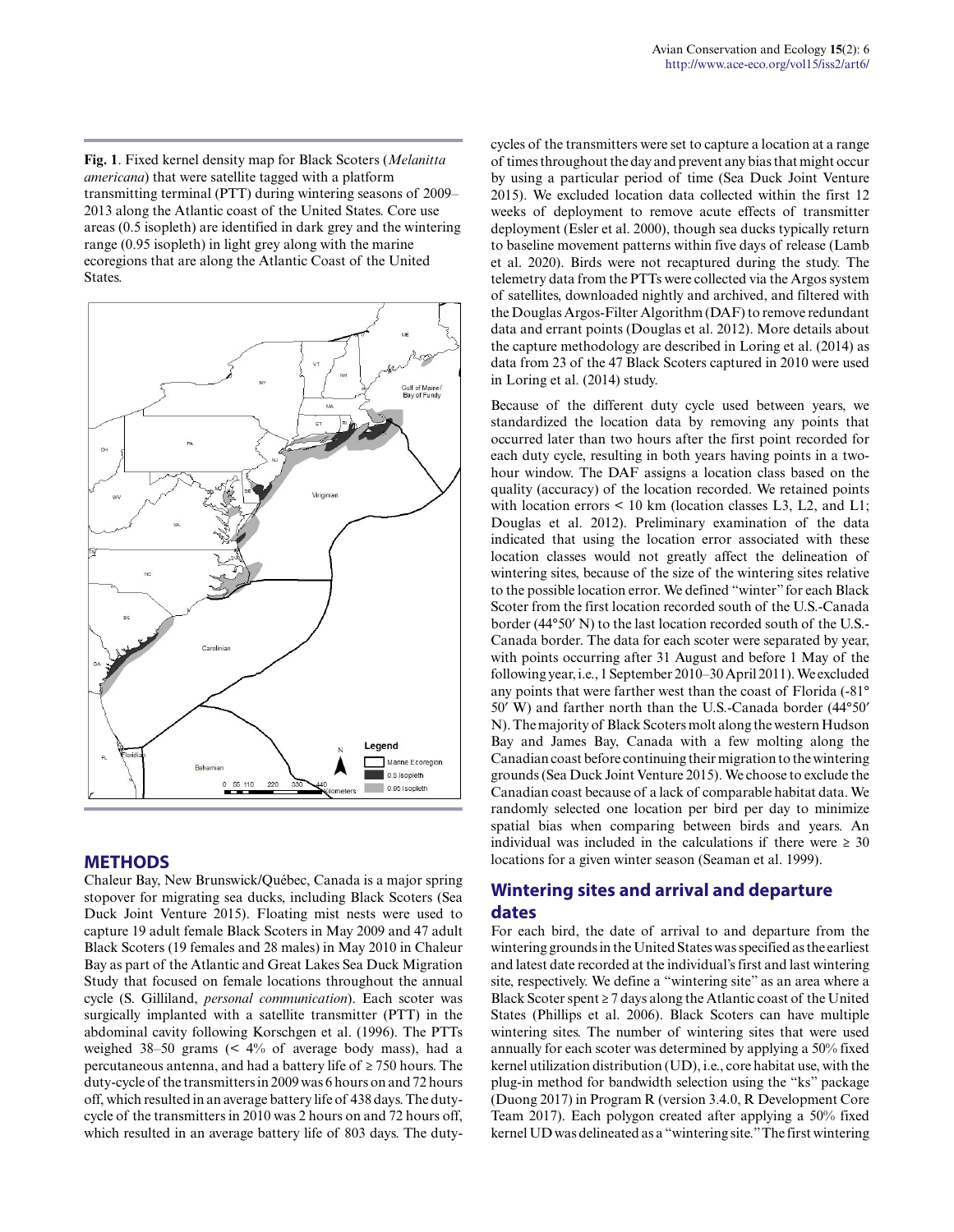site birds arrived on once they reached the wintering grounds was the "first wintering site." If a bird then moved to another wintering site, we called this site the "second wintering site." A wintering site was used more than once if the scoter spent more than 14 days away from a wintering site and then returned to it; 14 consecutive days was deemed sufficient for a scoter to establish another wintering site before returning to the original wintering site. We defined the time spent at a wintering site as the "period at a wintering site." Because a wintering site could be used multiple times, the next time period at a wintering site was considered the "second period at a winter site," regardless of whether it was the previously used wintering site or a new wintering site.

# **Wintering site area and distance between wintering sites**

We removed nonavailable habitat, i.e., land, from the 50% home range area and calculated the area of each polygon using ArcMap 10.5.1 (ESRI 2011). The center of the polygons representing each wintering site was calculated by using the "Feature to Point" tool in ArcGIS. The distance traveled between the wintering sites was calculated by using the points representing the center of each wintering site and the "Point Distance" tool in ArcGIS (Fig. 2). We calculated the average area of the wintering sites by averaging the size of all wintering sites for each bird annually. We calculated the average distance between wintering sites by averaging all the distances between wintering sites for each bird annually.

**Fig. 2**. Fifty percent fixed kernel density map for one Black Scoter (*Melanitta americana*; as an example) that was satellite tagged with a Platform Transmitting Terminal (PTT) during a wintering season along the Atlantic coast of the United States during the winter of 2010–2011. The map identifies the number of wintering sites used during the wintering period, the area of each wintering site (km²), and the distance between the wintering sites (km).



### **Statistical analyses**

We used generalized linear mixed models (GLMM) in R (package lme4; Bates et al. 2015) with year and individual scoter as random effects to examine how the predictor variables of sex, mean latitude of birds, and standard deviation of latitude of birds affected the response variables of (1) arrival date to the wintering grounds for each bird-winter, (2) departure date from the wintering grounds for each bird-winter, (3) average areal extent of each wintering site, and (4) average distance between wintering sites. We used GLMMs in R to examine how the centroid latitude of individual wintering sites affected the arrival and departure to the corresponding wintering site and how year affected the arrival and departure dates to and from the wintering grounds. We used a Gaussian error distribution for the models analyzing arrival and departure dates and a Gamma error distribution with a log link function for analyzing wintering site area and distance between wintering sites. We chose to use the Gamma error distribution for the wintering site area and distance between wintering sites because the response variables were continuous and positive, yet contained values near 0, limiting the application of the Gaussian distribution. Arrival and departure dates did not have values near 0.

To better understand if movement metrics differed along a latitudinal gradient, we averaged the latitude of all telemetry points per bird per wintering season to find the mean latitude of each bird for each wintering season ("mean wintering latitude" from here on). We used the mean wintering latitude as a metric to indicate where birds spent the majority of their time along the Atlantic Coast. For example, birds that winter along the coast of New England had a higher mean wintering latitude than birds that spent most of the winter off the coast of the Carolinas. We calculated the standard deviation of the latitude per bird per wintering season to capture movement variation for each bird. To test if birds at lower latitudes had higher standard deviations of movement, we estimated the correlation between variation in latitude and mean wintering latitude and found that they were highly correlated  $(R = -0.821)$ . To avoid multicollinear variables in the models, we chose to only use the mean wintering latitude variable for our models.

## **Habitat use of wintering sites by latitude**

We examined the habitat features of wintering sites based on latitude at the centroid of the wintering site. We used GLMM with a normal distribution with year and individual scoter as random effects to quantify differences of wintering sites in bathymetry, ocean floor slope, distance to shore, and ocean floor substrate. To calculate the value for each covariate of interest for a wintering site, we either used the center of the wintering site (for distance to shore) or calculated the mean of a given variable for each wintering site using the raster package (Hijmans et al. 2017). We chose to not contrast habitat features of wintering sites to nearby available locations for several reasons. First, it was unclear what "available" meant for these birds because they were covering large areas throughout the winter (Jones 2001). Sampling a random point from within a marine ecoregion would by no means indicate that it was "available" to a bird at a given time. Second, our main focus was to highlight how habitat use varied across a geographic gradient. By breaking up each wintering site into a specific marine ecoregion, we would have lost the gradient of sites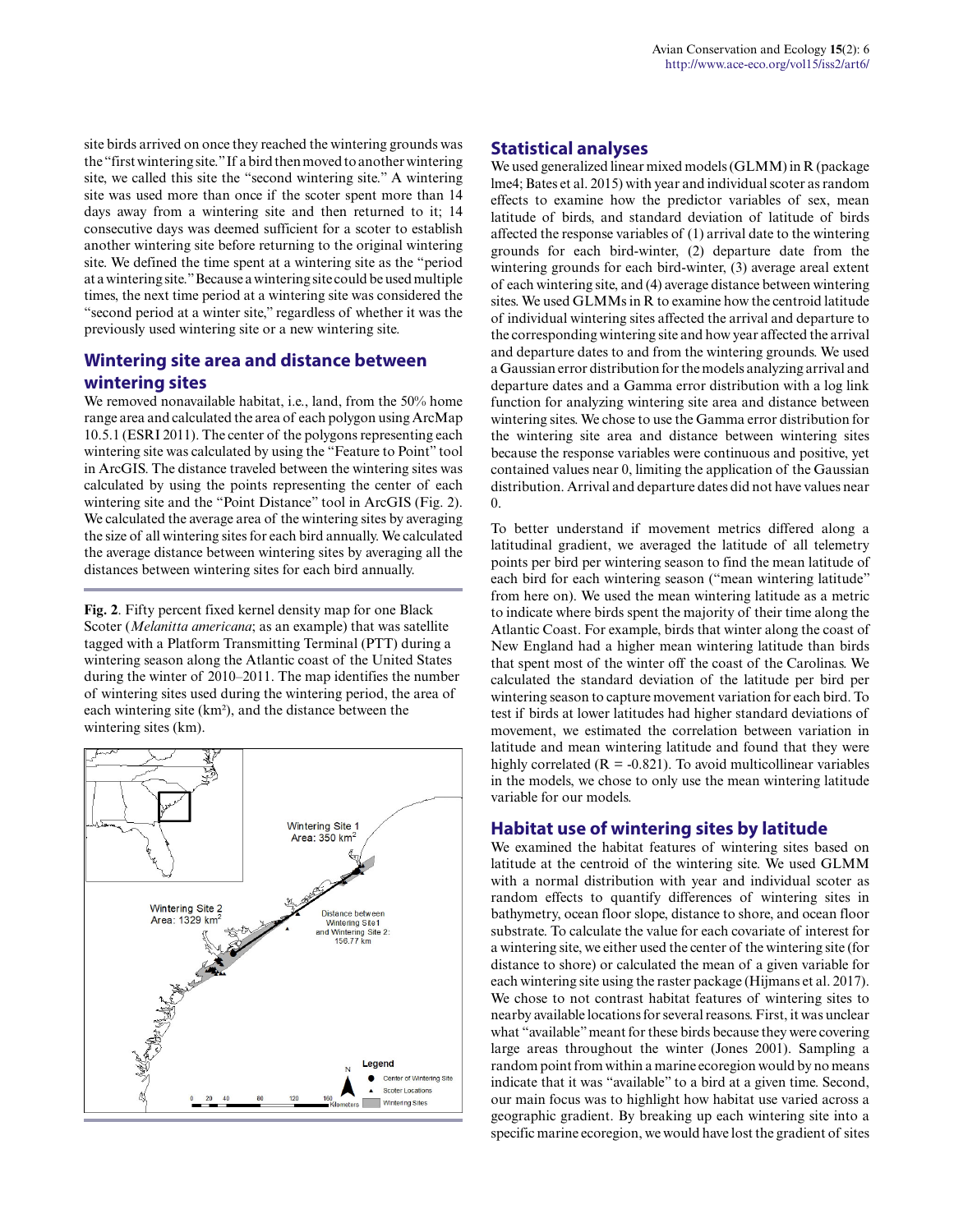and consolidated considerable geographic differences into two main ecoregions. Last, we already know that for a given distance to shore, the Carolinian Marine Ecoregion has less depth relative to the Virginian Marine Ecoregion because of the continental shelf.

We obtained bathymetric data from the National Oceanic and Atmospheric Administration's (NOAA) National Geophysical Data, ETOPO1 Global Relief Model where depth is based on mean sea level (1 arc-minute; Amante and Eakins 2009). We calculated ocean floor slope by using the bathymetry data (Amante and Eakins 2009) and finding the difference of the values between neighboring cells. We calculated distance to shore by finding the Euclidean distance between the center of the wintering site and the shoreline. We obtained shoreline shapefile from NOAA's National Centers for Environmental Information Global Self-consistent, Hierarchical, High-resolution Geography Database (GSSH), version 2.3.6, using the intermediate resolution (i) and the boundary between land and ocean (L1; Wessel and Smith 1996). We obtained the ocean floor substrate data from NOAA's Office of Coastal Management Digital Coast, Atlantic Seafloor Sediment Continental Margin Mapping (CONMAP; 0.00001 latitude/longitude; Poppe et al. 2014). The substrate types were characterized by sediment grain size. The substrate classification of each polygon was the dominant surface substrate type for that polygon. We standardized variables to a mean value of zero with a standard deviation of 1.

# **RESULTS**

#### **Wintering sites**

There were 44 birds that provided data for a least one winter with 18 birds providing data for more than one wintering season (Table 1). Black Scoters used 1.8 (95% CI: 1.6–2.0) distinct wintering sites on average (one wintering site  $n = 25$ , two wintering sites n  $= 27$ , and three wintering sites n  $= 14$ ). In three winter seasons, Black Scoters' third wintering site was the same as the first wintering site. The mean number of days spent during the first period at a wintering site was 70.8 (95% CI: 59.4–82.3, range  $=$ 7–167). The mean number of days spent during the second period at a winter site was  $64.0$  (95% CI: 53.1–75.0, range = 9–119). The average number of days spent during the third period at a winter site was 41.4 (95% CI: 26.4–56.3, range = 7–115). In four winter seasons, Black Scoters used three separate wintering sites and used a previous site a second time. The mean number of days spent during the fourth period at a winter site was 27.0 (95% CI: 8.1–45.8, range  $= 14$ –51). There were 23 instances when a Black Scoter provided data for two consecutive years and 10 of those instances had overlap with the previous year's wintering site. The spatial overlap between wintering seasons averaged 14.7 % (95% CI: 7.8–22.1) of the total wintering site area used in the consecutive years.

#### **Arrival and departure dates**

The timing of Black Scoter winter movements in the Atlantic varied greatly among individuals. The average arrival date to the first wintering site on the wintering grounds was 12 November (95% CI:  $\pm$  8–16 November, range = 6 September–17 December). There was no difference in the arrival date by sex ( $P = 0.5211$ ) or by mean wintering latitude of the scoter  $(P = 0.817)$ . The arrival date to the first wintering site did differ by site latitude ( $P = 0.031$ ). Black Scoters whose first wintering site was located at higher latitudes (more northern) arrived at their first wintering site earlier than Black Scoters whose first wintering site was at lower latitudes (Fig. 3). The average departure date from the first wintering site was 21 January (95% CI  $\pm$  1 January–3 February, range = 11 October–17 April). The departure date from the first wintering site differed by site latitude ( $P = 0.041$ ). Black Scoters with first wintering sites at higher latitudes departed from their wintering site earlier than those at lower latitudes (Fig. 3). The average date that Black Scoters arrived at their second wintering site was 26 December (95% CI  $\pm$  15 December–8 January, range = 25 October–4 April). The average departure date from their second wintering site was 2 March (95% CI  $\pm$  18 February–12 March, range = 5 November–27 April). Arrival date ( $P = 0.175$ ) and departure date  $(P = 0.110)$  from the second wintering site did not differ by site latitude. The Black Scoters average arrival date to their third wintering site was 5 February (95% CI  $\pm$  17 January– 24 February, range = 29 November–7 April), and did not differ by site latitude ( $P = 0.725$ ). The average departure date from the third wintering site was 20 March (95% CI  $\pm$  9 March–1 April, range  $= 29$  January–20 April), and did differ by site latitude ( $P =$ 0.005). Black Scoters whose third wintering sites were at lower latitudes departed from the third wintering site earlier than scoters whose third wintering sites were at higher latitudes. The average date that Black Scoters arrived at their fourth wintering site was 23 February (95% CI  $\pm$  6 February–12 March, range = 1 February–11 March). The average departure date from the fourth wintering site was 18 March (95% CI  $\pm$  9–27 March, range = 5– 25 March). The average departure date from the final wintering site was 25 March (95% CI:  $\pm$  22–28 March, range = 22 January– 27 April). Departure date for males was an average nine days earlier than females ( $P = 0.001$ ). Departure date from the last wintering site did not differ by mean wintering latitude of the scoter ( $P = 0.367$ ). Departure date from the last wintering site differed by site latitude ( $P = 0.004$ ) with scoters at a lower latitude departing earlier than scoters at higher latitude.

**Table 1**. The number of satellite tagged Black Scoters (*Melanitta americana*) to study wintering along the Atlantic coast of the United States from 2009/2010 to 2012/2013. Columns indicate the number of Black Scoters included in the analysis by year, sex, and the number of individuals used in multiple years ("previous year total" and number of "(female)").

| Winter Year | Female | Male     | Total | Previous<br>Year Total<br>(Female) |
|-------------|--------|----------|-------|------------------------------------|
| 2009-2010   | 14     | $\theta$ | 14    | 0(0)                               |
| 2010-2011   | 13     | 15       | 28    | 0(0)                               |
| 2011-2012   | 8      | 10       | 18    | 17(7)                              |
| 2012-2013   | 3      | 3        | 6     | 6(3)                               |
| Total       | 38     | 28       | 66    | 23(10)                             |

## **Distance between wintering sites**

The average distance between wintering sites was greatest between the second period of time at a wintering site and the third period of time at a wintering site (Table 2). Black Scoters primarily traveled south from the first wintering site to the second wintering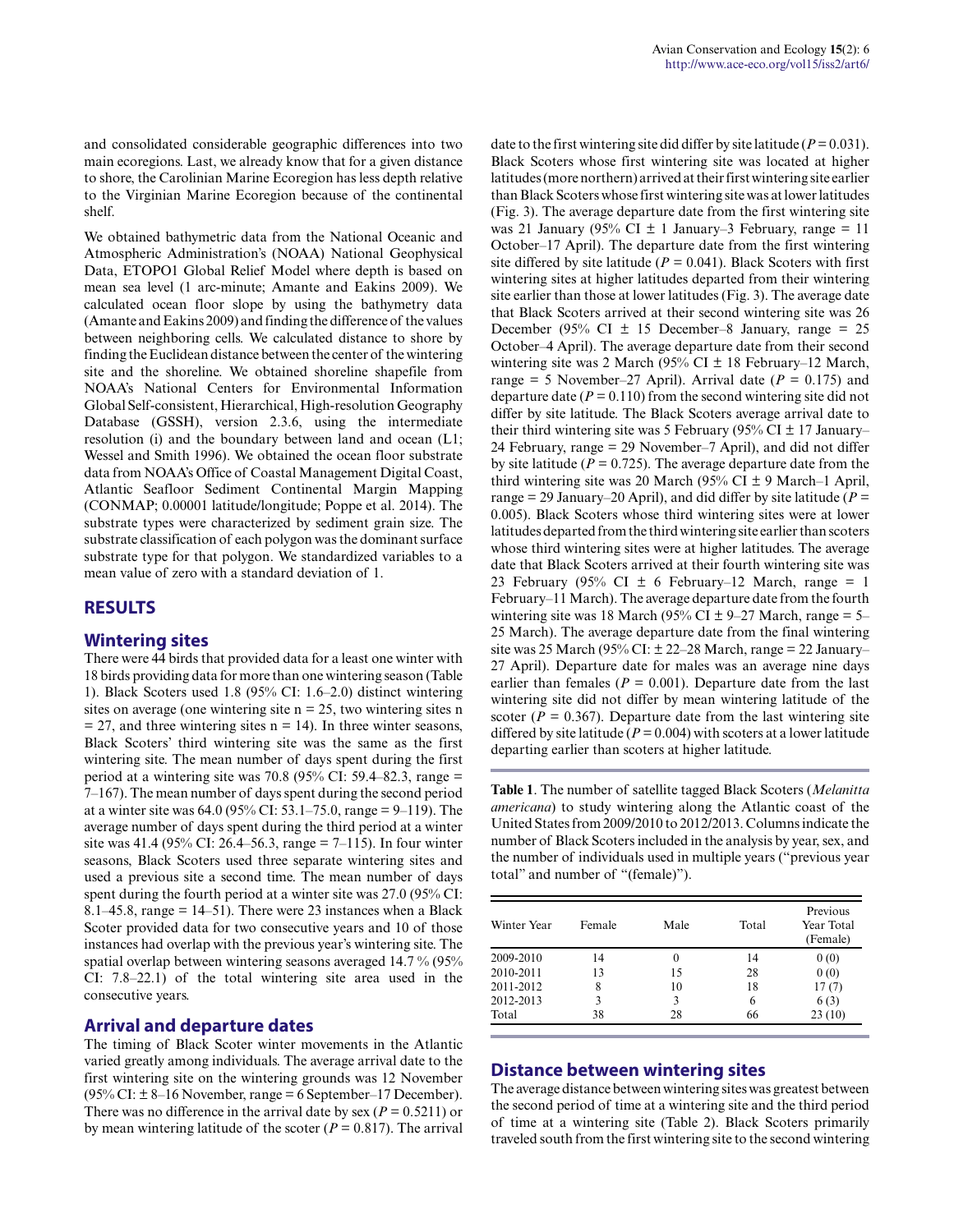**Fig. 3**. Arrival (top row) and departure (bottom row) dates with 95% confidence intervals for Black Scoters (*Melanitta americana*) during the wintering seasons of 2009–2013 along the Atlantic coast of the United States. Each column represents dates at each wintering site (1–4 sites) by the centroid latitude of that wintering site.



site (78% of birds,  $n = 41$ ) and north for subsequent movements between wintering sites (57% of birds,  $n = 14$  from second to third wintering sites and 100% of birds,  $n = 4$  from third to fourth wintering sites; Table 2). There was no difference in the average distance between wintering sites between sexes ( $P = 0.217$ ). The average distance between wintering sites increased as mean wintering latitude decreased ( $P = 0.015$ ).

**Table 2**. Distances (in km) between wintering sites for Black Scoters (*Melanitta americana*) wintering along the Atlantic coast of the United States from 2009/2010 to 2012/2013. Direction of movement indicates the cardinal direction the majority of birds moved between sites.

| Wintering<br>Site                 | $\mathbf n$ | Mean<br><b>Distance</b><br>(km) | Lower<br>95% CI<br>(km) | Upper<br>95% CI<br>(km) | Range (km)  | Direction<br>of<br>movement |
|-----------------------------------|-------------|---------------------------------|-------------------------|-------------------------|-------------|-----------------------------|
| $1^{\text{st}}$ - $2^{\text{nd}}$ | 41          | 350                             | 260                     | 440                     | $40 - 1240$ | South                       |
| $2^{nd}$ - $3^{rd}$               | 14          | 440                             | 220                     | 660                     | $40 - 1410$ | North                       |
| $3^{\text{rd}} - 4^{\text{th}}$   | 4           | 350                             | 330                     | 380                     | 320-390     | North                       |

## **Wintering site area**

The average size of the first wintering site was 2710 km² (95% CI: 1930 –3500, n = 66), range = 30–12,300). The average size of the second wintering site was 3220 km² (95% CI: 2140–4300, n = 41), and third wintering site was 2030 km<sup>2</sup> (95% CI: 1190–2870, n = 14). There was no difference in the average wintering site area between the sexes ( $P = 0.570$ ). The average wintering site area increased as mean wintering latitude decreased ( $P = 0.024$ ).

## **Habitat use of wintering sites by latitude**

The variables bathymetry, distance to shore, and ocean floor slope differed significantly between the wintering sites centroid latitude (Fig. 4). Higher latitude wintering sites were negatively associated with depth (occurred in deeper waters;  $\beta$  = -1.652, 95% CI: -2.393–  $-0.910$ ,  $P < 0.001$ ) and shore (occurred closer to shore; β = -1.132, 95% CI: -1.623–-0.640, *P* < 0.001) and positively associated with slope (occurred on steeper slopes;  $\beta$  = 1.130, 95% CI: 0.518–1.741, *P* < 0.001) compared to the southern wintering sites. None of the different types of substrates were found to be significant.

#### **DISCUSSION**

Winter movement of Black Scoters in the Atlantic varies greatly among individuals and latitude. The results of our study indicate that most Black Scoters arrived and departed from the wintering grounds within a two-week period. Moreover, our results suggest that there are differences in the movement patterns and wintering ecology of Black Scoters that vary with latitude along the Atlantic Coast of the United States.

There was no difference found between sex and arrival date to the first wintering site, average wintering site area, and average distance between wintering sites, although, the lack of differentiation between male and female arrival date has been reported in other sea ducks (Merkel et al. 2006, Oppel et al. 2008, Loring et al. 2014). Our results for arrival date may be confounded with transmitter deployment because it is unlikely that females implanted with satellite transmitters in the spring bred that year, as an effect from implanting the transmitter, so females may have begun their southern migration earlier than if they were successful breeders (Oppel et al. 2008, Fast et al. 2011, Bentzen and Powell 2015). Males did have an earlier departure date from the wintering grounds than females. Many species of ducks form pairs in the spring and males may depart earlier than females to the spring staging area to maximize the possibility of forming a pair bond (Rohwer and Anderson 1988). Females may also remain longer on wintering or migration grounds to acquire additional reserves for breeding. Overall, except for departure date from the wintering grounds, there was no statistical difference between male and female Black Scoters in their ecology and movement on their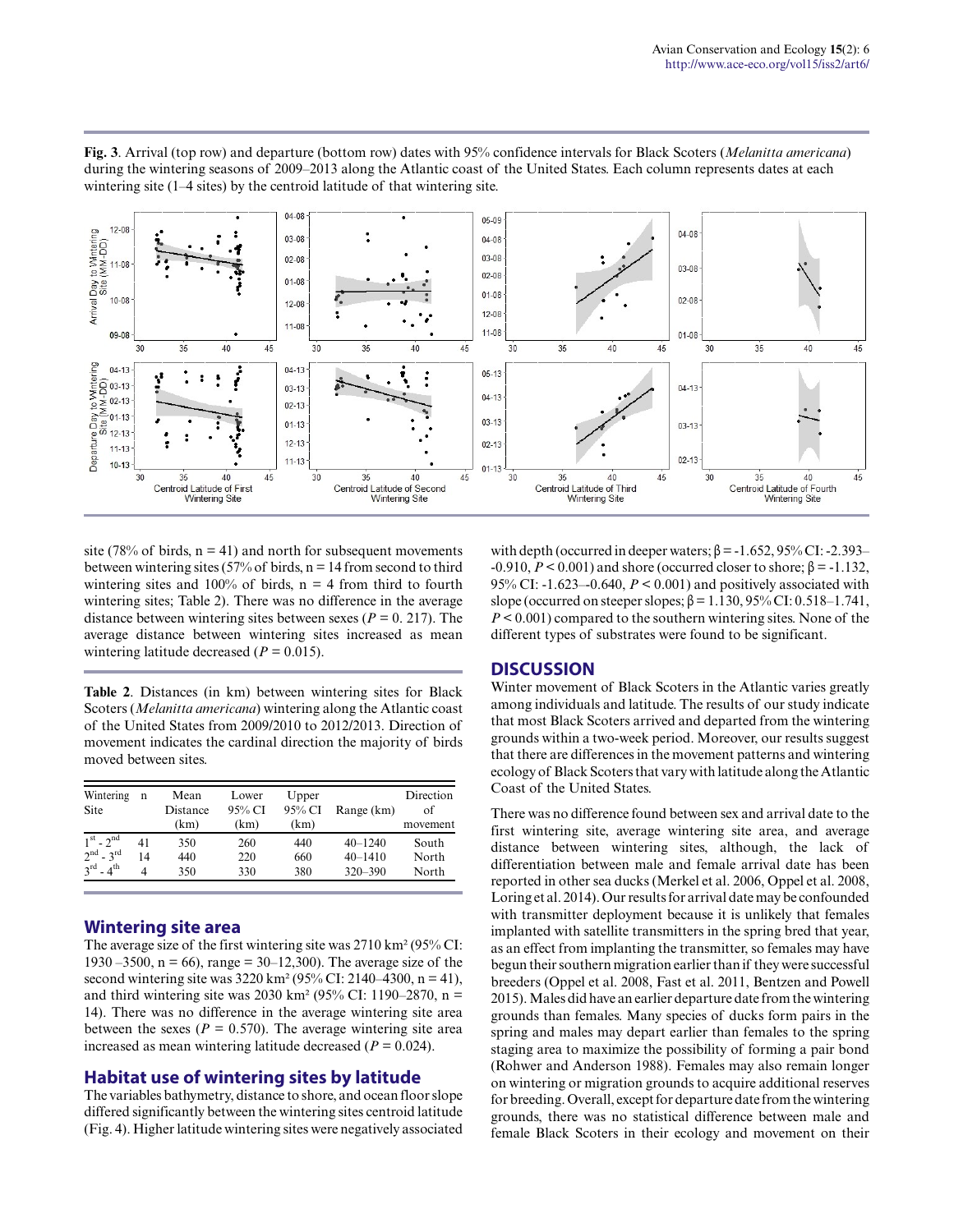**Fig. 4**. (A) Mean bathymetry (m), (B) distance to shore (m), and (C) ocean floor slope (degrees), with 95% confidence interval by latitude of the centroid of wintering sites for Black Scoter (*Melanitta americana*) along the Atlantic Coast of the United States from September 2009 to April 2013.



**Erratum:** Figure 4 in the original publication was incorrect. This correct version of Figure 4 was put into place on 18 Feb. 2022.

wintering grounds on the Atlantic coast. As with timing of wintering movements, wintering range of Black Scoters did not vary by sex. King Eiders (*Somateria spectabilis*; Oppel et al. 2008), Steller's Eiders (*Polysticta stelleri*), and Harlequin Ducks (*Histrionicus histrionicus*; Reed and Flint 2007) similarly do not differ in the size of the wintering range based on sex. Males and females may not have had different wintering movements because they are similar in size, have comparable energetic costs, and winter in mixed-sex flocks (Bordage and Savard 2011). Additionally, a lack of differences may be because males and females largely overlap in wintering locations and have similar foraging behaviors (Lewis et al. 2008). Although, in other regions or time periods, some sex related foraging differences have been found (Bengtson 1971, Tschaekofske 2010).

Although Black Scoters generally did not exhibit differences in winter movement ecology in relation to sex, there were several differences in movement that varied by latitude. Black Scoters that wintered at a lower mean wintering latitude, i.e., that spent a higher portion of the winter along the southern coast, traveled about twice as far between wintering sites than scoters that had a higher mean wintering latitude, i.e., spent most of the winter along the northern coast. This may be because Black Scoters are less restrictive in their habitat requirements than other sea ducks such as the Common (*Somateria mollissima*) and Spectacled Eiders (*Somateria fischeri*), during winter and are able to move away from areas with less ideal conditions, such as poor prey availability (Phillips et al. 2006, Žydelis and Richman 2015). Black Scoters wintering at a lower mean latitude had more than double the average wintering site area than scoters wintering at a higher mean latitude. The concentration of resources could vary along the Atlantic coast resulting in the disparity of size of wintering site areas in different regions. An increase of prey variability and higher rates of prey depletion have been associated with greater distances between wintering sites (Vaitkus and Bubinas 2001, Kirk et al. 2007) and larger home ranges (De La Cruz et al. 2014). The wintering sites used by Black Scoters varied by water depth, ocean floor slope, and distance to shore based on their latitude. Removing nonavailable habitat such as land may have affected some calculations of the site centroid, but is unlikely to have caused large changes as Black Scoters rarely use land during winter. Wintering sites with a higher centroid latitude (northern) were in deeper waters, closer to shore, and on steeper slopes compared to the wintering sites with a lower centroid latitude. Bivalves occur in shallower water along the southeastern coast than in New England (Kaiser et al. 2006), so although Black Scoters can dive to depths exceeding 20 m (Nilsson 1972), they might occur in shallower water depths along the southeastern coast because of higher bivalve densities. Thus, Black Scoters may use shallower waters along the southeastern coast because bathymetry may be a surrogate for bivalve distribution along the Atlantic coast of the United States (Barry and Dayton 1991, Kaiser et al. 2006).

Wintering sites with a lower centroid latitude (southern) were located further from shore than wintering sites with a higher centroid latitude. Local topography could explain differences in wintering sites across latitudes. Water depth along the higher latitudes of the Atlantic coast, in areas such as New England, increases quickly over a relatively short distance, whereas the water depth increases slowly over a relatively long distance along the lower latitude of the Atlantic coast. The rapid increase in water depth at higher latitudes limits the area accessible to Black Scoters for diving and foraging in contrast to the flat topography located on the South Atlantic Bight at the lower latitudes enabling the scoters to use areas further away from shore (Zipkin et al. 2010, Silverman et al. 2013). Black Scoters may be trading off more favorable foraging conditions in more southern latitudes with migration costs to reach those sites.

Prey availability and substrate may also explain Black Scoter associations with ocean floor slope. The average ocean floor slope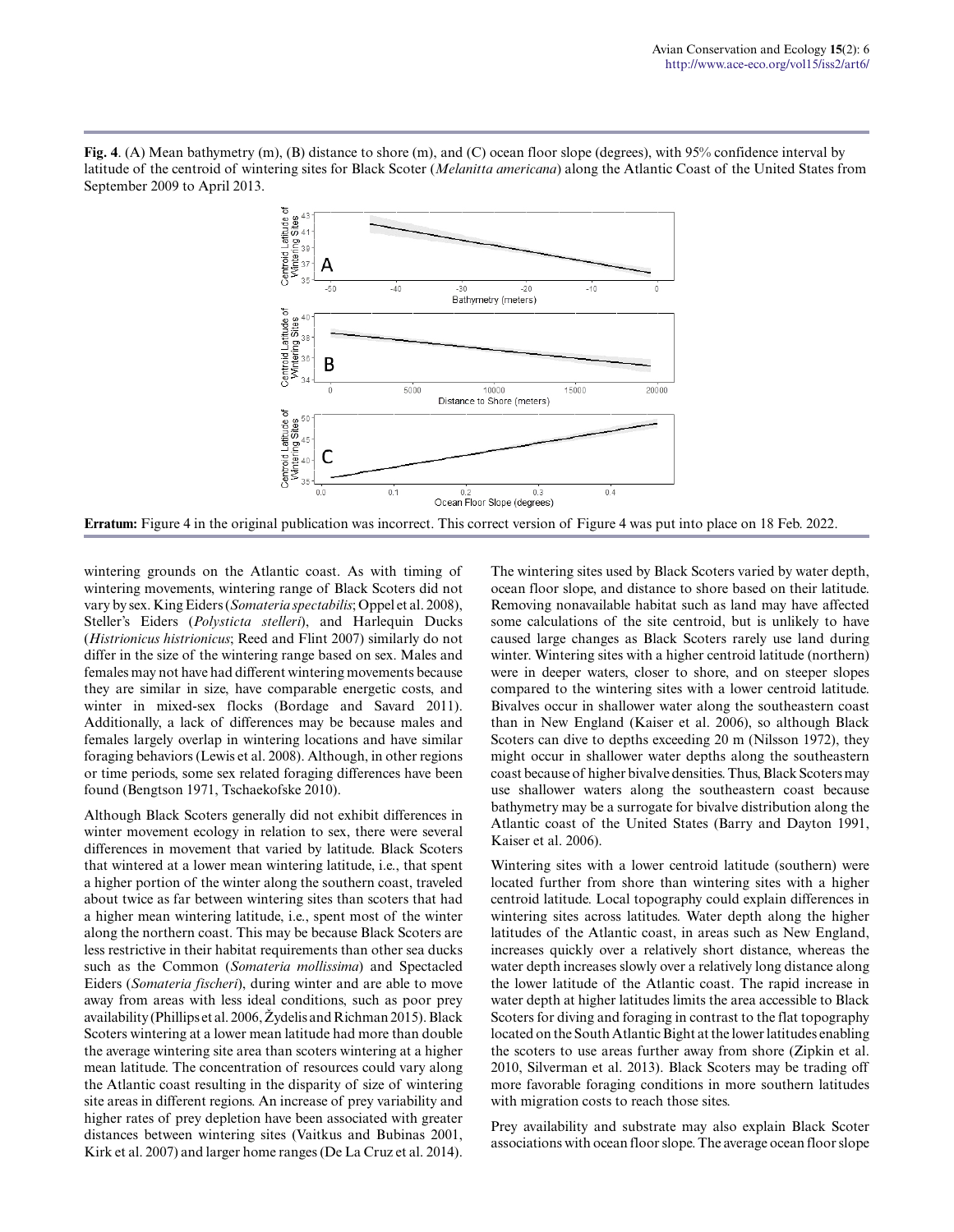for wintering sites at higher latitudes were steeper than those at lower latitudes. In the southern portion of their wintering range, Black Scoters prefer the flat topography predominantly found on the South Atlantic Bight (Zipkin et al. 2010, Silverman et al. 2013). The flatter topography located primarily at lower latitudes may result in larger areas with available prey accessible to foraging Black Scoters. At higher latitude sites, Black Scoters concentrate over areas with sandy substrates that are primarily found on flatter topography (Stott and Olson 1973, Loring et al. 2013) suggesting that substrate may serve as a surrogate for their preferred prey (Goudie and Ankney 1988).

Habitat features associated with different benthic prey types and densities can greatly influence the movement and distribution of diving ducks, such as sea ducks (Nilsson 1972, Stott and Olson 1973, Kirk et al. 2008, Schummer et al. 2008). Black Scoters that wintered at higher latitudes traveled on average half the distance than Black Scoters wintering at lower latitudes (Loring et al. 2014), suggesting that food resources are more concentrated at higher latitudes and become less concentrated as the latitude decreases. Black Scoters might travel further along the coast of the United States because resources, such as food, could be less concentrated because of variation in habitat features, resulting in scoters moving further distances to find resources (Kirk et al. 2007, 2008). The concentration of resources may increase distance between wintering sites and the area of wintering sites as well (Kirk et al. 2008).

Our study, like several other recent sea duck studies (e.g., Loring et al. 2014, Meattey et al. 2019, Lamb et al. 2020), used tagged individuals over multiple seasons. Individuals included in our study overlapped with previous wintering sites approximately 15%. Compared to sites along the northeastern Atlantic Coast of the United States, overlap with previous wintering sites was similar to Black Scoters (Loring et al. 2014) and less than Whitewinged Scoters (*Melanitta deglandi*; Meattey et al. 2019). A limitation of our study is that individuals may show tendencies to winter at similar latitudes in each year. Overlap of wintering sites may also vary depending on how "site" is defined.

Understanding wildlife population distributions and dynamics as they relate to habitat selection allows for more effective conservation planning, minimizing human conflicts, and better survey planning for future monitoring programs (Newbold and Eadie 2004, Rushing et al. 2017). Our study provides insight on wintering ecology and movement of Black Scoters along the Atlantic coast of the United States. Habitat use of wintering sites for Black Scoters does vary geographically along a latitudinal gradient. Abiotic conditions encountered on the wintering grounds may be important to Black Scoter population dynamics through the indirect effects of dispersal decisions, spring migration, and reproductive success (Scott 1998, Martin and Wiebe 2004). Information about geographic variation in wintering site selection and movements, coupled with other studies on Black Scoter wintering ecology, allows for more effective conservation and management of this species, while minimizing human conflicts.

Although habitat use and movement did not differ between male and female Black Scoters, wintering sites located at higher latitudes along the coast of the United States were smaller and closer to shore than wintering sites located at lower latitudes along the coast of the United States. If protection of wintering habitat Black Scoters along the Atlantic coast of the United States is needed, then management efforts would benefit from accounting for spatial variation in habitat along the latitudinal gradient of the Black Scoter wintering range. High-quality Black Scoter habitat in New England may not be the same habitat used by Black Scoters wintering further south. Wintering sites located at southern latitudes along the coast of the United States were larger and were further apart than wintering sites located at more northern latitudes, indicating that larger areas of habitat may be needed over a broader extent in the southeast. Additionally, our results provide key information about dates and movement ecology for focusing surveying efforts for Black Scoter abundance and distribution along the Atlantic coast. Because of the widespread movements of Black Scoters, one-time censuses will probably underestimate the population of Black Scoters using an area during the wintering period. This possible bias should be considered when assessing anthropogenic activities and structures (West and Caldow 2006), such as wind turbines for offshore energy.

*Responses to this article can be read online at:* <https://www.ace-eco.org/issues/responses.php/1654>

#### **Acknowledgments:**

*Salary for H.M.P. was provided through U.S. Geological Survey and the Department of Forestry and Environmental Conservation at Clemson University. Funding for deployments of the radios was provided by the SDJV, the USFWS, and Environment and Climate Change Canada. For assistance in deployments of radios we thank the following: USFWS: Tim Bowman; ECCC: Keith McAloney, Andrew Hicks, Jean-Pierre Savard, and Sean Boyd; USGS: Matthew Perry and Glenn Olsen; NB-ERD: Kevin Connor, Todd Byers, Roger Selesse, and Luc Gagnon; Avian Specialty Veterinarian Services: Scott Ford; RI-DEM: Jason Osenkowski; and University of Rhode Island: Scott McWilliams. We thank C. Jachowski, P. Jodice, R. Kaminski, and A. Powell for feedback on earlier versions of this manuscript. Any use of trade, firm, or product names is for descriptive purposes only and does not imply endorsement by the U.S. Government.*

#### **LITERATURE CITED**

Alisauskas, R. T., and C. D. Ankney. 1992. The cost of egg laying and its relationship to nutrient reserves in waterfowl. Pages 30-61 *in* B. D. J. Batt, A. D. Afton, M. G. Anderson, C. D. Ankney, D. H. Johnson, J. A. Kadlec, and G. L. Krapu, editors. *Ecology and management of breeding waterfowl*. University of Minnesota Press, Minneapolis, Minnesota, USA.

Alisauskas, R. T., and J.-M. Devink. 2015. Breeding costs, nutrient reserves, and cross-seasonal effects: dealing with deficits in sea ducks. Pages 125-168 *in* J.-P. L. Savard, D. V. Derksen, D. Esler, and J. M. Eadie, editors. *Ecology and conservation of North*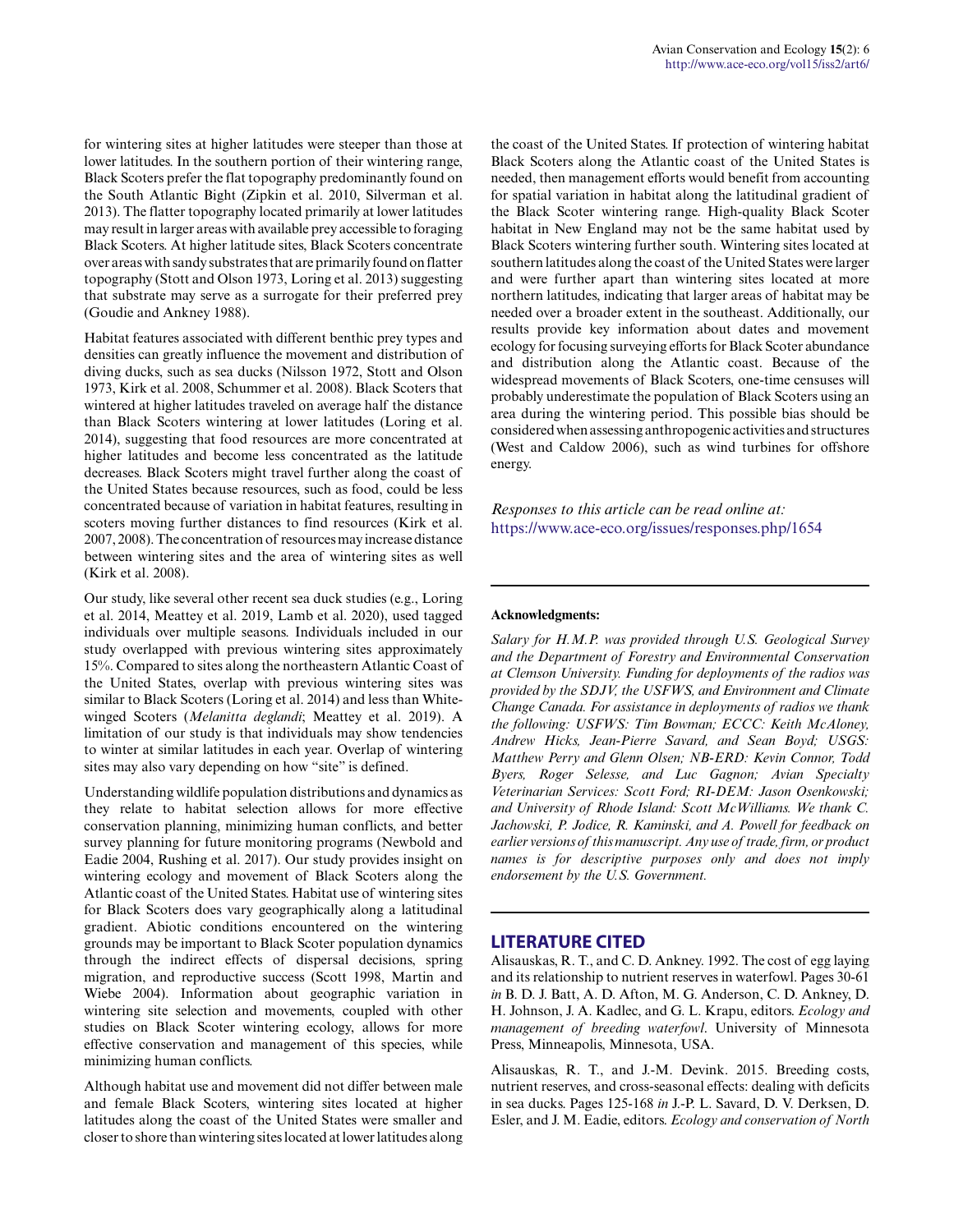*American sea ducks*. Studies in Avian Biology (no. 46). CRC Press, Boca Raton, Florida, USA. [https://doi.org/10.1201/](https://doi.org/10.1201/b18406-11) [b18406-11](https://doi.org/10.1201/b18406-11)

Amante, C., and B. W. Eakins. 2009. *ETOPO1 1 Arc-minute global relief model: procedures, data sources and analysis.* National Geophysical Data Center, NESDIS, NOAA, U.S. Department of Commerce, Boulder, Colorado, USA.

Barry, J. P., and P. K. Dayton. 1991. Physical heterogeneity and the organization of marine communities. Pages 270-320 *in* J. Kolasa, and S. T. A. Pickett, editors. *Ecological heterogeneity.* Springer-Verlag, New York, New York, USA. [https://doi.](https://doi.org/10.1007/978-1-4612-3062-5_14) [org/10.1007/978-1-4612-3062-5\\_14](https://doi.org/10.1007/978-1-4612-3062-5_14)

Bates, D., M. Mächler, B. Bolker, and S. Walker. 2015. Fitting linear mixed-effects models using lme4. *Journal of Statistical Software* 67:1-48.<https://doi.org/10.18637/jss.v067.i01>

Bengtson, S.-A. 1971. Food and feeding of diving ducks breeding at Lake Mývatn, Iceland. *Ornis Fennica* 48:77-92.

Bentzen, R. L., and A. N. Powell. 2015. Dispersal, movements and site fidelity of post-fledging King Eiders *Somateria spectabilis* and their attendant females. *Ibis* 157:133-146. [https://](https://doi.org/10.1111/ibi.12217) [doi.org/10.1111/ibi.12217](https://doi.org/10.1111/ibi.12217) 

Beuth, J. M., S. R. Mcwilliams, P. W. C. Paton, and J. E. Osenkowski. 2017. Habitat use and movements of Common Eiders wintering in southern New England. *Journal of Wildlife Management* 81:1276-1286.<https://doi.org/10.1002/jwmg.21289>

BirdLife International. 2013. *Black Scoter*: Melanitta americana. The IUCN Red List of Threatened Species. [https://](https://doi.org/10.2305/iucn.uk.2013-2.rlts.t22732425a50444299.en) [doi.org/10.2305/iucn.uk.2013-2.rlts.t22732425a50444299.en](https://doi.org/10.2305/iucn.uk.2013-2.rlts.t22732425a50444299.en)

Bordage, D., and J.-P. L. Savard. 2011. Black Scoter (*Melanitta americana*), version 2.0. *In* A. F. Poole, editor. *The birds of North America.* Cornell Lab of Ornithology, Ithaca, New York, USA. <https://doi.org/10.2173/bna.177>

Bowman, T. D., E. D. Silverman, S. G. Gilliland, and J. B. Leirness. 2015. Status and trends of North American sea ducks: reinforcing the need for better monitoring. Pages 1-28 *in* J.-P. L. Savard, D. V. Derksen, D. Esler, J. M. Eadie, editors. *Ecology and conservation of North American sea ducks*. Studies of Avian Biology (no. 46), CRC Press, Boca Raton, Florida, USA. [https://](https://doi.org/10.1201/b18406-7) [doi.org/10.1201/b18406-7](https://doi.org/10.1201/b18406-7) 

Boyd, W. S., T. D. Bowman, J.-P. L. Savard, and R. D. Dickson. 2015. Conservation of North American sea ducks. Pages 529-559 *in* J.-P. Savard, D. V. Derksen, D. Esler, and J. M. Eadie, editors. *Ecology and conservation of North American sea ducks*. Studies in Avian Biology (no. 46), CRC Press, Boca Raton, Florida, USA.<https://doi.org/10.1201/b18406-20>

Camphuysen, C. J., C. M. Berrevoets, H. J. W. M. Cremers, A. Dekinga, R. Dekker, B. J. Ens, T. M. van der Have, R. K. H. Kats, T. Kuiken, M. F. Leopole, J. van der Meer, and T. Piersma. 2002. Mass mortality of Common Eiders (*Somateria mollissima*) in the Dutch Wadden Sea, winter 1999/2000: starvation in a commercially exploited wetland of international importance. *Biological Conservation* 106:303-317. [https://doi.org/10.1016/](https://doi.org/10.1016/S0006-3207(01)00256-7) [S0006-3207\(01\)00256-7](https://doi.org/10.1016/S0006-3207(01)00256-7) 

De La Cruz, S. E. W., J. M. Eadie, A. K. Miles, J. Yee, K. A. Sparagens, E. C. Palm, and J. Y. Takekawa. 2014. Resource selection and space use by sea ducks during the non-breeding season: implications for habitat conservation planning in urbanized estuaries. *Biological Conservation* 169:68-78. [https://](https://doi.org/10.1016/j.biocon.2013.10.021) [doi.org/10.1016/j.biocon.2013.10.021](https://doi.org/10.1016/j.biocon.2013.10.021) 

Douglas, D. C., R. Weinzierl, S. C. Davidson, R. Kays, M. Wikelski, and G. Bohrer. 2012. Moderating Argos location errors in animal tracking data. *Methods in Ecology and Evolution* 3:999-1007.<https://doi.org/10.1111/j.2041-210X.2012.00245.x>

Duong, T. 2017. *ks: Kernel smoothing.* R package version 1.10.7. [online] URL: <https://CRAN.R-project.org/package=ks>

Ebbinge, B. S., and B. Spaans. 1995. The importance of body reserves accumulated in spring staging areas in the temperate zone for breeding in Dark-bellied Brent Geese *Branta b . bernicla* in the High Arctic. *Journal of Avian Biology* 26:105-113. [https://](https://doi.org/10.2307/3677058) [doi.org/10.2307/3677058](https://doi.org/10.2307/3677058) 

Esler, D., D. M. Mulcahy, and R. L. Jarvis. 2000. Testing assumptions for unbiased estimation of survival of radiomarked Harlequin Ducks. *Journal of Wildlife Management* 64:591-598. <https://doi.org/10.2307/3803257>

ESRI. 2011. *ArcGIS Desktop: Release 10.* Environmental Systems Research Institute, Redlands, California, USA.

Fast, P. L. F., M. Fast, A. Mosbech, C. Sonne, H. G. Gilchrist, and S. Descamps. 2011. Effects of implanted satellite transmitters on behavior and survival of female Common Eiders. *Journal of Wildlife Management* 75:1553-1557. [https://doi.](https://doi.org/10.1002/jwmg.220) [org/10.1002/jwmg.220](https://doi.org/10.1002/jwmg.220) 

Fretwell, S. D. 1972. *Populations in a seasonal environment.* Princeton, University Press, Princeton, New Jersey, USA.

Goudie, R. I., and C. D. Ankney 1988. Patterns of habitat use by sea ducks wintering in southeastern Newfoundland. *Ornis Scandinavica* 19:249-256. <https://doi.org/10.2307/3676718>

Greenwood, P. J. 1980. Mating systems, philopatry and dispersal in birds and mammals. *Animal Behaviour* 28:1140-1162. [https://](https://doi.org/10.1016/S0003-3472(80)80103-5) [doi.org/10.1016/S0003-3472\(80\)80103-5](https://doi.org/10.1016/S0003-3472(80)80103-5) 

Grzybowski, J. A., D. J. Tazik, and G. D. Schnell. 1994. Regional analysis of Black-capped Vireo breeding habitats. *Condor* 96:512-544.<https://doi.org/10.2307/1369333>

Guillemain, M., J. Elmberg, C. Arzel, A. R. Johnson, and G. Simon. 2008. The income-capital breeding dichotomy revisited: late winter body condition is related to breeding success in an income breeder. *Ibis* 150:172-176. [https://doi.org/10.1111/](https://doi.org/10.1111/j.1474-919X.2007.00700.x) [j.1474-919X.2007.00700.x](https://doi.org/10.1111/j.1474-919X.2007.00700.x) 

Guillemette, M., J. H. Himmelman, C. Barette, and A. Reed. 1993. Habitat selection by Common Eiders in winter and its interaction with flock size. *Canadian Journal of Zoology* 71:1259-1266.<https://doi.org/10.1139/z93-172>

Gunnarsson, T. G., J. A. Gill, P. W. Atkinson, G. Gélinaud, P. M. Potts, R. E. Croger, G. A. Gudmundsson, G. F. Appleton, and W. J. Sutherland. 2006. Population-scale drivers of individual arrival times in migratory birds. *Journal of Animal Ecology* 75:1119-1127. [https://doi.org/10.1111/j.1365-2656.2006.01131.](https://doi.org/10.1111/j.1365-2656.2006.01131.x)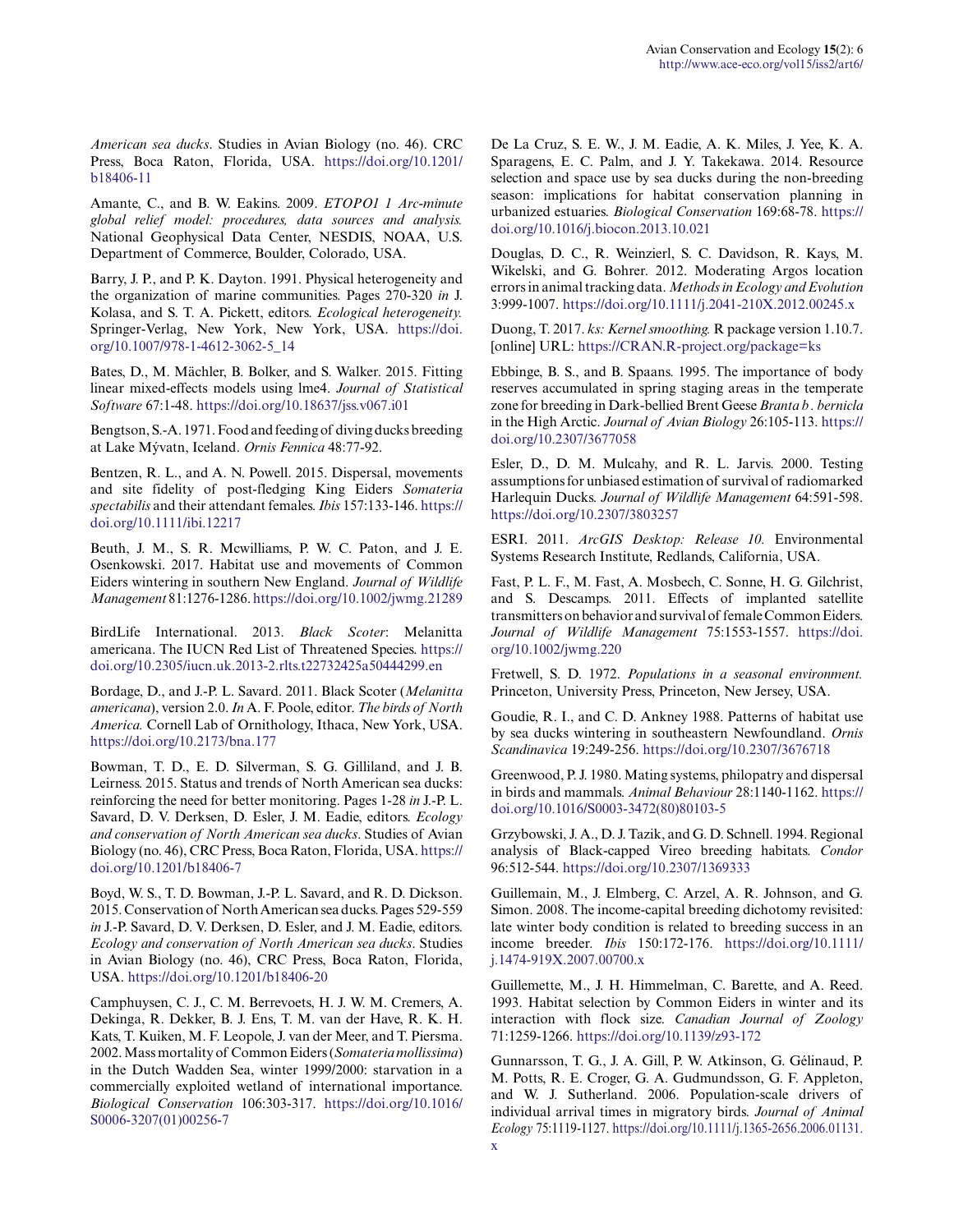Hijmans, R. J., J. van Etten, J. Cheng, M. Mattiuzzi, M. Sumner, J. A. Greenberg, O. P. Lamigueriro, A. Bevan, E. B. Racine, A. Shortridge, and A. Ghosh. 2017. *raster: Geographic data analysis and modeling.* R package version 2.6-7. [online] URL: [https://](https://CRAN.R-project.org/package=raster) [CRAN.R-project.org/package=raster](https://CRAN.R-project.org/package=raster) 

Jodice, P., J. Tavano, and W. Mackin. 2013. Chapter 8: Marine and coastal birds and bats. Pages 475-602 *in* J. Michel, editor. *South Atlantic information resources: data search and literature synthesis.* U.S. Department of the Interior, Bureau of Ocean Energy Management, Regulation, and Enforcement, Gulf of Mexico OCS Region, New Orleans, Lousiana, USA.

Jones, J. 2001. Habitat selection studies in avian ecology: a critical review. *Auk* 118:557-562.<https://doi.org/10.1093/auk/118.2.557>

Kaiser, M. J., M. Galanidi, D. A. Showler, A. J. Elliott, R. W. G. Caldow, E. I. S. Rees, R. A. Stillman, and W. J. Sutherland. 2006. Distribution and behaviour of Common Scoter *Melanitta nigra* relative to prey resources and environmental parameters. *Ibis* 148:110-128. <https://doi.org/10.1111/j.1474-919X.2006.00517.x>

Kaplan, B., editor. 2011. *Literature synthesis for the north and central Atlantic Ocean.* OCS Study BOEMRE 2011-012. U.S. Department of the Interior, Bureau of Ocean Energy Management, Regulation and Enforcement, Gulf of Mexico OCS Region, New Orleans, Louisiana, USA.

Kirk, M., D. Esler, and W. S. Boyd. 2007. Morphology and density of mussels on natural and aquaculture structure habitats: implications for sea duck predators. *Marine Ecology Progress Series* 346:179-187. <https://doi.org/10.3354/meps07046>

Kirk, M., D. Esler, S. A. Iverson, and W. S. Boyd. 2008. Movements of wintering Surf Scoters: predator responses to different prey landscapes. *Oecologia* 155:859-867. [https://doi.](https://doi.org/10.1007/s00442-007-0947-0) [org/10.1007/s00442-007-0947-0](https://doi.org/10.1007/s00442-007-0947-0)

Korschgen, C. E., K. P. Kenow, A. Genron-Fitzpatrick, W. L. Green, and F. J. Dein. 1996. Implanting intra-abdominal radio transmitters with external whip antenna in ducks. *Journal Wildlife Management* 60:132-137. <https://doi.org/10.2307/3802047>

Lack, D. 1966. *Population studies of birds.* Clarendon Press, Oxford, UK.

Lamb, J. S., P. W. C. Paton, J. E. Osenkowski, S. S. Badzinski, A. M. Berlin, T. Bowman, C. Dwyer, L. J. Fara, S. G. Gilliland, K. Kenow, C. Lepage, M. L. Mallory, G. H. Olsen, M. C. Perry, S. A. Petrie, J.-P. L. Savard, L. Savoy, M. Schummer, C. S. Spiegel, and S. R. McWilliams. 2020. Implanted satellite transmitters affect sea duck movement patterns at short and long timescales. *Condor*, in press. <https://doi.org/10.1093/condor/duaa029>

Lewis, T. L., D. Esler, and W. S. Boyd. 2008. Foraging behavior of Surf Scoters (*Melanitta perspicillata)* and White-winged Scoters (*M. fusca*) in relation to clam density: inferring food availability and habitat quality. *Auk* 125:149-157. [https://doi.](https://doi.org/10.1525/auk.2008.125.1.149) [org/10.1525/auk.2008.125.1.149](https://doi.org/10.1525/auk.2008.125.1.149) 

Loring, P. H., P. W. C. Paton, S. R. Mcwilliams, R. A. Mckinney, and C. A. Oviatt. 2013. Densities of wintering scoters in relation to benthic prey assemblages in a North Atlantic estuary. *Waterbirds* 36:144-155. <https://doi.org/10.1675/063.036.0204>

Loring, P. H., P. W. C. Paton, J. E. Osenkowski, S. G. Gilliland, J. P. L. Savard, and S. R. Mcwilliams. 2014. Habitat use and selection of Black Scoters in southern New England and siting of offshore wind energy facilities. *Journal of Wildlife Management* 78:645-656.<https://doi.org/10.1002/jwmg.696>

Madsen, J., and A. D. Fox. 1995. Impacts of hunting disturbance on waterbirds - a review. *Wildlife Biology* 1:193-207. [https://doi.](https://doi.org/10.2981/wlb.1995.0025) [org/10.2981/wlb.1995.0025](https://doi.org/10.2981/wlb.1995.0025)

Martin, K., and K. L. Wiebe. 2004. Coping mechanisms of alpine and Arctic breeding birds: extreme weather and limitations to reproductive resilience. *Integrative and Comparative Biology* 44:177-185. [https://doi.org/10.1093/](https://doi.org/10.1093/icb/44.2.177) [icb/44.2.177](https://doi.org/10.1093/icb/44.2.177) 

Meattey, D. E., S. R. McWilliams, P. W. C. Paton, C. Lepage, S. G. Gilliland, L. Savoy, G. H. Olsen, and J. E. Osenkowski. 2019. Resource selection and wintering phenology of White-winged Scoters in southern New England: implications for offshore wind energy development. Condor 121(1):duy014. [https://doi.](https://doi.org/10.1093/condor/duy014) [org/10.1093/condor/duy014](https://doi.org/10.1093/condor/duy014) 

Merkel, F. R., A. Mosbech, C. Sonne, A. Flagstad, K. Falk, and S. E. Jamieson. 2006. Local movements, home ranges and body condition of Common Eiders *Somateria mollissima* wintering in southwest Greenland. *Ardea* 94:639-650.

Newbold, S., and J. M. Eadie. 2004. Using species-habitat models to target conservation: a case study with breeding mallards. *Ecological Applications* 14:1384-1393.<https://doi.org/10.1890/03-5193>

Nichols, J. D., K. J. Reinecke, and J. E. Hines. 1983. Factors affecting the distribution of Mallards wintering in the Mississippi Alluvial Valley. *Auk* 100:932-946. [https://doi.](https://doi.org/10.1093/auk/100.4.932) [org/10.1093/auk/100.4.932](https://doi.org/10.1093/auk/100.4.932) 

Nilsson, L. 1972. Habitat selection, food choice, and feeding habits of diving ducks in coastal waters of south Sweden during the non-breeding season. *Ornis Scandinavica* 3:55-78. [https://](https://doi.org/10.2307/3676166) [doi.org/10.2307/3676166](https://doi.org/10.2307/3676166) 

Norris, D. R., P. P. Marra, T. K. Kyser, T. W. Sherry, and L. M. Ratcliffe. 2004. Tropical winter habitat limits reproductive success on the temperate breeding grounds in a migratory bird. *Proceedings of the Royal Society B: Biological Sciences* 271:59-64. <https://doi.org/10.1098/rspb.2003.2569>

Oosterhuis, R., and K. Van Dijk. 2002. Food shortage and breeding success in Common Eiders. *Atlantic Seabirds* 4:29-38.

Oppel, S., A. N. Powell, and D. L. Dickson. 2008. Timing and distance of King Eider migration and winter movements. *Condor* 110:296-305. <https://doi.org/10.1525/cond.2008.8502>

Parody, J. M., and T. H. Parker. 2002. Biogeographic variation on nest placement: a case study with conservation implications. *Diversity and Distributions* 8:11-20. [https://doi.org/10.1046/](https://doi.org/10.1046/j.1366-9516.2001.00126.x) [j.1366-9516.2001.00126.x](https://doi.org/10.1046/j.1366-9516.2001.00126.x)

Petersen, M. R., and D. C. Douglas. 2004. Winter ecology of Spectacled Eiders: environmental characteristics and population change. *Condor* 106:79-94. <https://doi.org/10.1093/condor/106.1.79>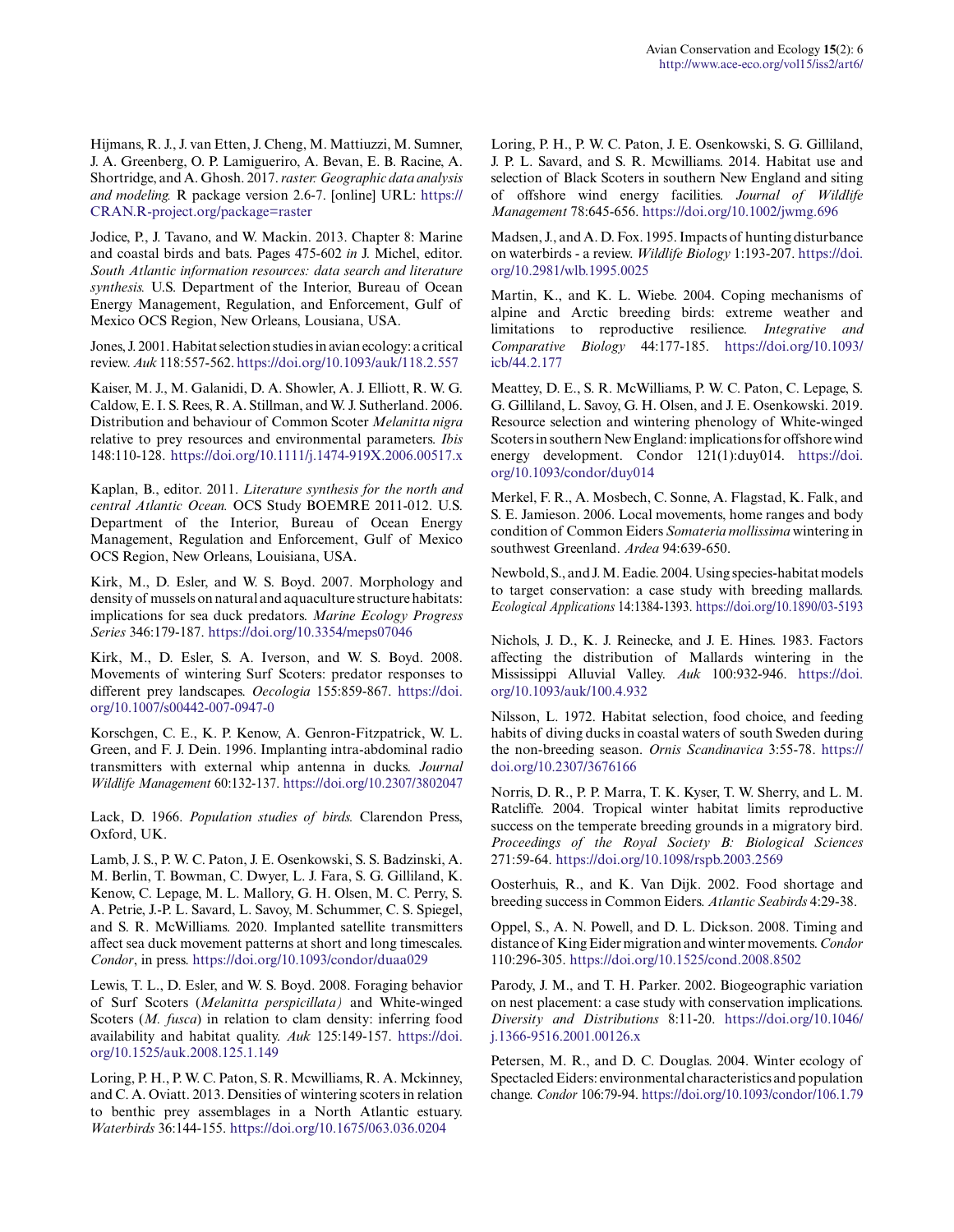Phillips, L. M., A. N. Powell, and E. A. Rexstad. 2006. Largescale movements and habitat characteristics of King Eiders throughout the nonbreeding period. *Condor* 108:887-900. <https://doi.org/10.1093/condor/108.4.887>

Poppe, L. J., S. J. Williams, and V. F. Paskevich, editors. 2014. *USGS east-coast sediment analysis: procedures, database, and GIS data (ver. 3.0).* Open-File Report 2005-1001. U.S. Geological Survey, Reston, Virginia. [https://doi.org/10.3133/](https://doi.org/10.3133/ofr20051001) [ofr20051001](https://doi.org/10.3133/ofr20051001)

R Development Core Team. 2017. *R: A language and environment for statistical computing.* R Foundation for Statistical Computing, Austria, Vienna. [online] URL: [http://www.R](http://www.R-project.org/)[project.org/](http://www.R-project.org/)

Rannap, R., A. Lõhmus, and M. Linnamägi. 2012. Geographic variation in habitat requirements of two coexisting newt species in Europe. *Acta Zoologica Academiae Scientarum Hungaricae* 58:73-90.

Reed, J. A., and P. L. Flint. 2007. Movements and foraging effort of Steller's Eiders and Harlequin Ducks wintering near Dutch Harbor, Alaska. *Journal of Field Ornithology* 78:124-132. [https://](https://doi.org/10.1111/j.1557-9263.2006.00093.x) [doi.org/10.1111/j.1557-9263.2006.00093.x](https://doi.org/10.1111/j.1557-9263.2006.00093.x)

Rohwer, F. C., and M. G. Anderson. 1988. Female-biased philopatry, monogamy, and the timing of pair formation in migratory waterfowl. *Current Ornithology* 5:187-221. [https://doi.](https://doi.org/10.1007/978-1-4615-6787-5_4) [org/10.1007/978-1-4615-6787-5\\_4](https://doi.org/10.1007/978-1-4615-6787-5_4) 

Rushing, C. S., J. A. Hostetler, T. S. Sillett, P. P. Marra, J. A. Rotenberg, and T. B. Ryder. 2017. Spatial and temporal drivers of avian population dynamics across the annual cycle. *Ecology* 98:2837-2850.<https://doi.org/10.1002/ecy.1967>

Schamber, J. L., P. L. Flint, and A. N. Powell. 2010. Patterns of use and distribution of King Eiders and Black Scoters during the annual cycle in northeastern Bristol Bay, Alaska. *Marine Biology* 157:2169-2176. [https://doi.org/10.1007/s00227-010-1481](https://doi.org/10.1007/s00227-010-1481-x) [x](https://doi.org/10.1007/s00227-010-1481-x)

Schummer, M. L., S. A. Petrie, and R. C. Bailey. 2008. Interaction between macroinvertebrate abundance and habitat use by diving ducks during winter on northeastern Lake Ontario. *Journal of Great Lakes Research* 34:54-71. [https://doi.org/10.3394/0380-1330](https://doi.org/10.3394/0380-1330(2008)34[54:IBMAAH]2.0.CO;2) [\(2008\)34\[54:IBMAAH\]2.0.CO;2](https://doi.org/10.3394/0380-1330(2008)34[54:IBMAAH]2.0.CO;2)

Scott D. A. 1998. *Global overview of the conservation of migratory Arctic breeding birds outside the Arctic.* Wetland International Publication No. 45. CAFF Technical Report No. 4. Conservation of Arctic Flora and Fauna, Akureyri, Iceland.

Sea Duck Joint Venture. 2015. *Atlantic and Great Lakes sea duck migration study: progress report June 2015.* Sea Duck Joint Venture, Anchorage, Alaska, USA. [online] URL: [http://](http://seaduckjv.org/science-resources/atlantic-and-great-lakes-sea-duck-migration-study/) [seaduckjv.org/science-resources/atlantic-and-great-lakes-sea-duck](http://seaduckjv.org/science-resources/atlantic-and-great-lakes-sea-duck-migration-study/)[migration-study/](http://seaduckjv.org/science-resources/atlantic-and-great-lakes-sea-duck-migration-study/) 

Sea Duck Joint Venture Management Board. 2014. *Sea duck joint venture strategic plan 2014 - 2018.* U.S. Fish and Wildlife Service, Anchorage, Alaska, USA and Canadian Wildlife Service, Sackville, New Brunswick, Canada.

Seaman, D. E., J. J. Millspaugh, B. J. Kernohan, G. C. Brundige, K. J. Raedeke, and R. A. Gitzen. 1999. Effects of sample size on kernel home range estimates. *Journal of Wildlife Management* 63:739-747.<https://doi.org/10.2307/3802664>

Sedinger, J. S., and R. T. Alisauskas. 2014. Cross-seasonal effects and the dynamics of waterfowl populations. *Wildfowl* 4:277-304.

Silverman, E. D., D. T. Saalfeld, J. B. Leirness, and M. D. Koneff. 2013. Wintering sea duck distribution along the Atlantic Coast of the United States. *Journal of Fish and Wildlife Management* 4:178-198. <https://doi.org/10.3996/122012-JFWM-107>

Sorensen, M. C., J. M. Hipfner, T. K. Kyser, and D. R. Norris. 2009. Carry-over effects in a Pacific seabird: stable isotope evidence that pre-breeding diet quality influences reproductive success. *Journal of Animal Ecology* 78:460-467. [https://doi.](https://doi.org/10.1111/j.1365-2656.2008.01492.x) [org/10.1111/j.1365-2656.2008.01492.x](https://doi.org/10.1111/j.1365-2656.2008.01492.x)

Spalding, M. D., H. E. Fox, G. R. Allen, N. Davidson, Z. A. Ferdaña, M. Finlayson, B. S. Halpern, M. A. Jorge, A. Lombana, S. A. Lourie, K. A. Martin, E. McManus, J. Molnar, C. A. Recchia, and J. Robertson. 2007. Marine ecoregions of the world: a bioregionalization of coastal and shelf areas. *BioScience* 57:573-583.<https://doi.org/10.1641/B570707>

Stott, R. S., and D. P. Olson. 1973. Food-habitat relationship of sea ducks on the New Hampshire coastline. *Ecology* 54:996-1007. <https://doi.org/10.2307/1935566>

Studds, C. E., and P. P. Marra. 2007. Linking fluctuations in rainfall to nonbreeding season performance in a long-distance migratory bird, *Setophaga ruticilla*. *Climate Research* 35:115-122.<https://doi.org/10.3354/cr00718>

Tschaekofske, H. J. 2010. *Prey selection and its relationship to habitat and foraging strategy of molting White-winged (*Melanitta fusca*) and Surf Scoters (*M. perspicillata*) in Puget Sound, WA, and the Strait of Georgia, BC.* Thesis. Evergreen State College, Olympia, Washington, USA.

Vaitkus, G., and A. Bubinas. 2001. Modelling of sea duck spatial distribution in relation to food resources in Lithuanian offshore waters under the gradient of winter climatic conditions. *Acta Zoologica Lituanica* 11:288-302. [https://doi.org/10.1080/13921](https://doi.org/10.1080/13921657.2001.10512462) [657.2001.10512462](https://doi.org/10.1080/13921657.2001.10512462)

Wessel, P., and W. H. F. Smith. 1996. A global, self-consistent, hierarchical, high-resolution shoreline database. *Journal of Geophysical Research: Solid Earth* 101:8741-8743. [https://doi.](https://doi.org/10.1029/96JB00104) [org/10.1029/96JB00104](https://doi.org/10.1029/96JB00104) 

West, A. D., and R. W. G. Caldow. 2006. The development and use of individuals-based models to predict the effects of habitat loss and disturbance on wanders and waterfowl. *Ibis* 148:158-168. <https://doi.org/10.1111/j.1474-919X.2006.00520.x>

Whittingham, M. J., J. R. Krebs, D. Swetnam, J. A. Vickery, J. D. Wilson, and R. P. Freckleton. 2006. Should conservation strategies consider spatial generality? Farmland birds show regional not national patterns of habitat association. *Ecology Letters* 10:25-35. [https://doi.org/10.1111/j.1461-0248.2006.00992.](https://doi.org/10.1111/j.1461-0248.2006.00992.x) [x](https://doi.org/10.1111/j.1461-0248.2006.00992.x) 

Wilson, S., S. L. Ladeau, A. P. Tøttrup, and P. P. Marra. 2011. Range-wide effects of breeding- and nonbreeding-season